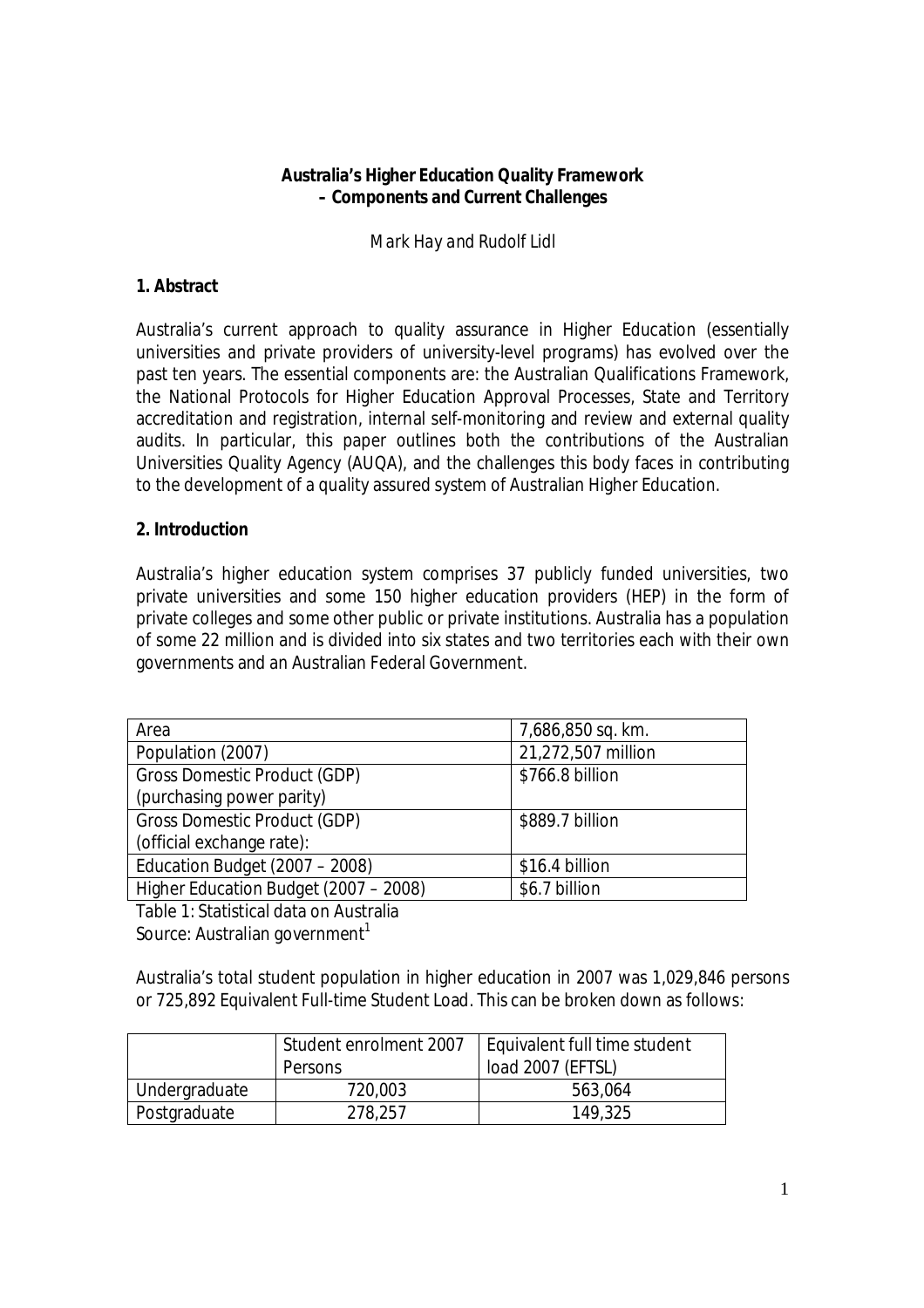| Enabling courses | 8,771   | 4,823   |
|------------------|---------|---------|
| Non-award        | 22,815  | 8,683   |
| Domestic         | 756,747 | 529,016 |
| International    | 273,099 | 196,876 |
| Male             | 463,452 |         |
| Female           | 566,394 |         |
| Full time        | 700,007 |         |
| Part time        | 329,839 |         |

Table 2: Student Statistical Data

Source: Department of Education, Employment and Workplace Relations<sup>2</sup>

# **3. The Australian Quality Assurance Framework**



The Australian quality assurance (QA) framework for higher education is made up of six key components and responsibility for these activities is shared between governments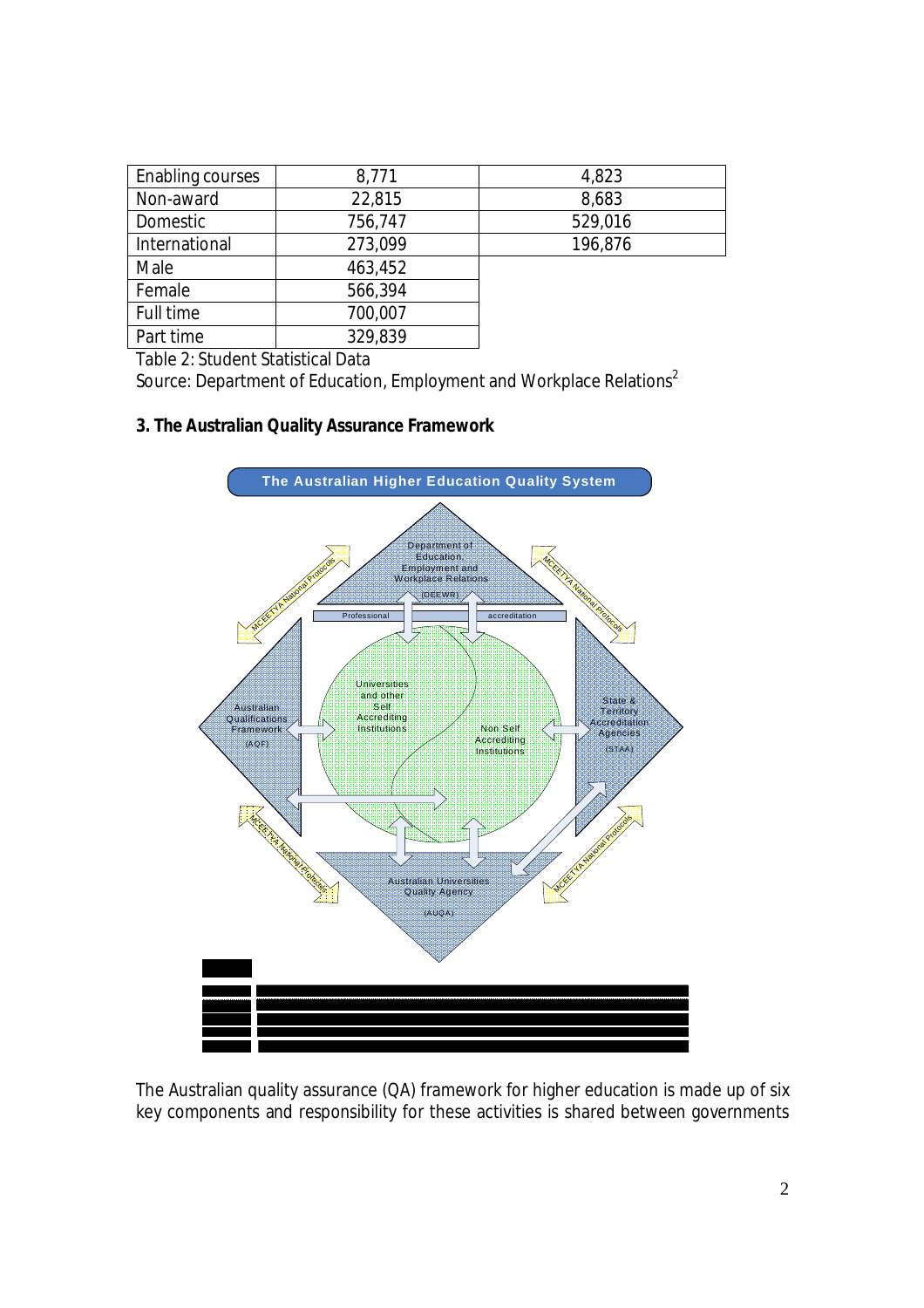(State and Territory governments and the Federal Government)<sup>3</sup>, higher education providers, an independent quality audit agency (the Australian Universities Quality Agency, AUQA), and the Australian Qualifications Framework (AQF) Council.<sup>4</sup> All components of this framework are overseen by the Ministerial Council of Employment, Education, Training and Youth Affairs (MCEETYA) comprising the relevant ministers from the Australian Government, the six States and two Territories of Australia.<sup>5</sup>

The main quality assurance components are:

**Accreditation and approval** regulates entry to the system. The *National*  Protocols for Higher Education Approval Processes (October 2007)<sup>6</sup> regulate who can offer higher education awards and ensure consistent criteria and minimum entry standards in the recognition of higher education providers. Institutions other than universities are required to go through a process of institutional registration and their academic programs are accredited by the relevant government. Universities are established and governed by state and territory legislation, apart from one public university, the Australian National University, which operates under federal legislation.

**The Australian Qualifications Framework (or AQF)**<sup>7</sup> developed under instruction from State, Territory and Australian Education and Training Ministers meeting as the Ministerial Council on Education, Employment, Training and Youth Affairs. It was introduced Australia-wide on 1 January 1995 and was fully implemented by the year 2000. The framework covers the range of education from certificates at secondary level, bachelor degrees and up to doctoral qualifications. The framework is a highly visible, quality-assured national system of educational recognition which promotes lifelong learning and a seamless and diverse education and training system. Although there is some criticism of it, it is a descriptive or template framework, which appears to be much more helpful and supportive of institutional diversity than the prescriptive or pigeon-hole frameworks in use in some other countries. The Framework is currently under  $r$ eview $^{8}$ 

**Institutional (internal) self-monitoring and review** is expected of all higher education providers. Recognising the principle that quality assurance is the primary responsibility of an institution, each institution is expected to develop and implement its own internal quality assurance system.

**External monitoring and review** is undertaken by all jurisdictions in Australia (state and territory):

 **State and Territory Governments** require annual reports from all higher education providers. For non-universities this involves a process of re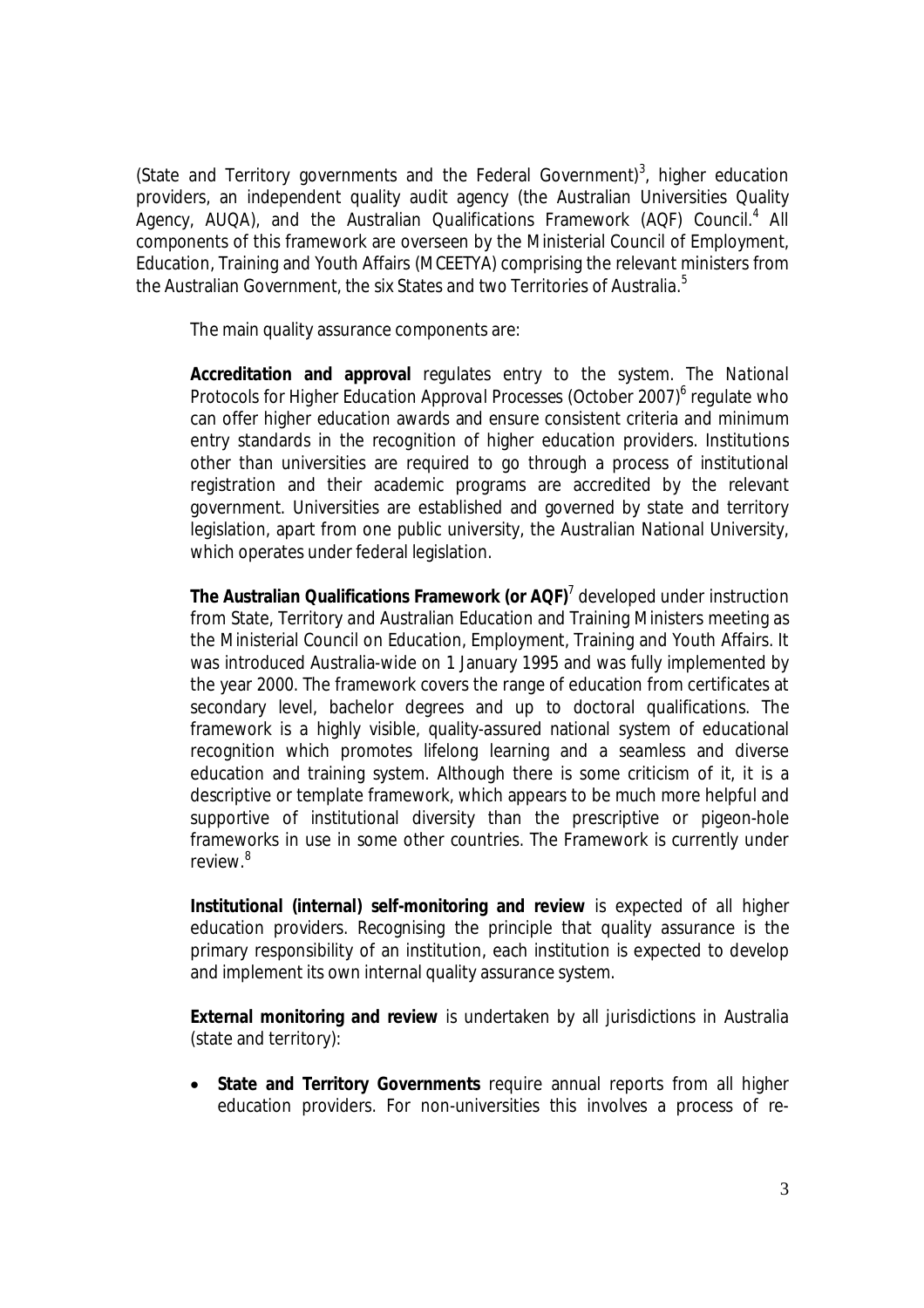registration after demonstration of ongoing compliance with the National Protocols.

 **The Australian Government** through the Department of Education, Employment and Workplace Relations (DEEWR)<sup>9</sup> provides public funding to Australian universities and oversees a range of quality and accountability requirements. DEEWR produces an annual overarching confidential assessment for each institution in a document called the *Institution Assessment Framework Portfolio.<sup>10</sup>* The document summarises institutional achievements using quantitative and qualitative data received from universities and other sources. This assessment of an institution forms the starting point of strategic and funding bilateral discussions between the DEEWR and an individual institution.

**External institutional audit of universities** and higher education providers are carried out by the **Australian Universities Quality Agency** (AUQA).<sup>11</sup> AUQA also audits the state and territory based accreditation agencies whose role is to accredit programs and to register institutions. AUQA was created in 2001 as an independent not-for-profit company, to be the principal national quality assurance agency in higher education in Australia.

Other contributions to the QA framework in Australia are the accreditation of professional programs by the relevant **professional organizations** (such as the Australian Medical Council, the state Nursing Boards, the Institution of Engineers Australia, the Accounting bodies). Further, bodies such as the Australian Learning and Teaching Council (ALTC) contribute through the funding and management of specific teaching and learning projects. Finally, a range of **public information<sup>12</sup>** about Australia's higher education contributes to enabling students and employers to make informed decisions.

Overall, approaches to QA in higher education are maturing, and currently the various partners in the system are facing a range of challenges. These challenges include:

- managing the expectations of stakeholders and involving the sector in the development of clear pronouncements of academic standards across universities and disciplines;
- consideration of how best to assess and measure the quality and impact of research;
- managing the tensions between accreditation and quality audit and evaluation; and achieving the right balance of accountability measures.

A review of Higher Education, commissioned by a new Federal Government is presently attempting to grapple with many of these issues in addition to consideration of institutional funding compacts; teaching only universities; and equity, to ensure that the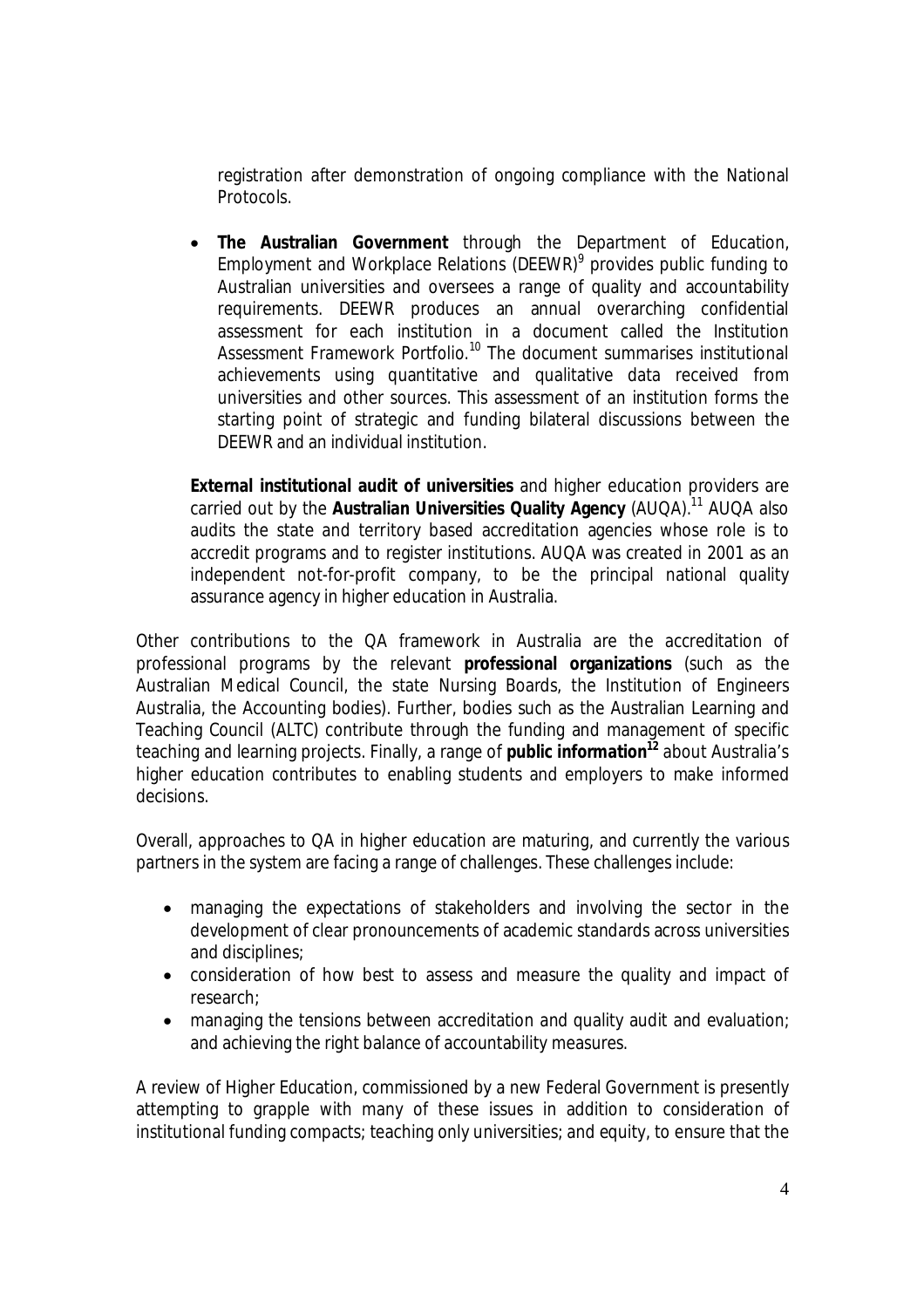future of the higher education sector underpins and sustains the development of an innovative Australian economy.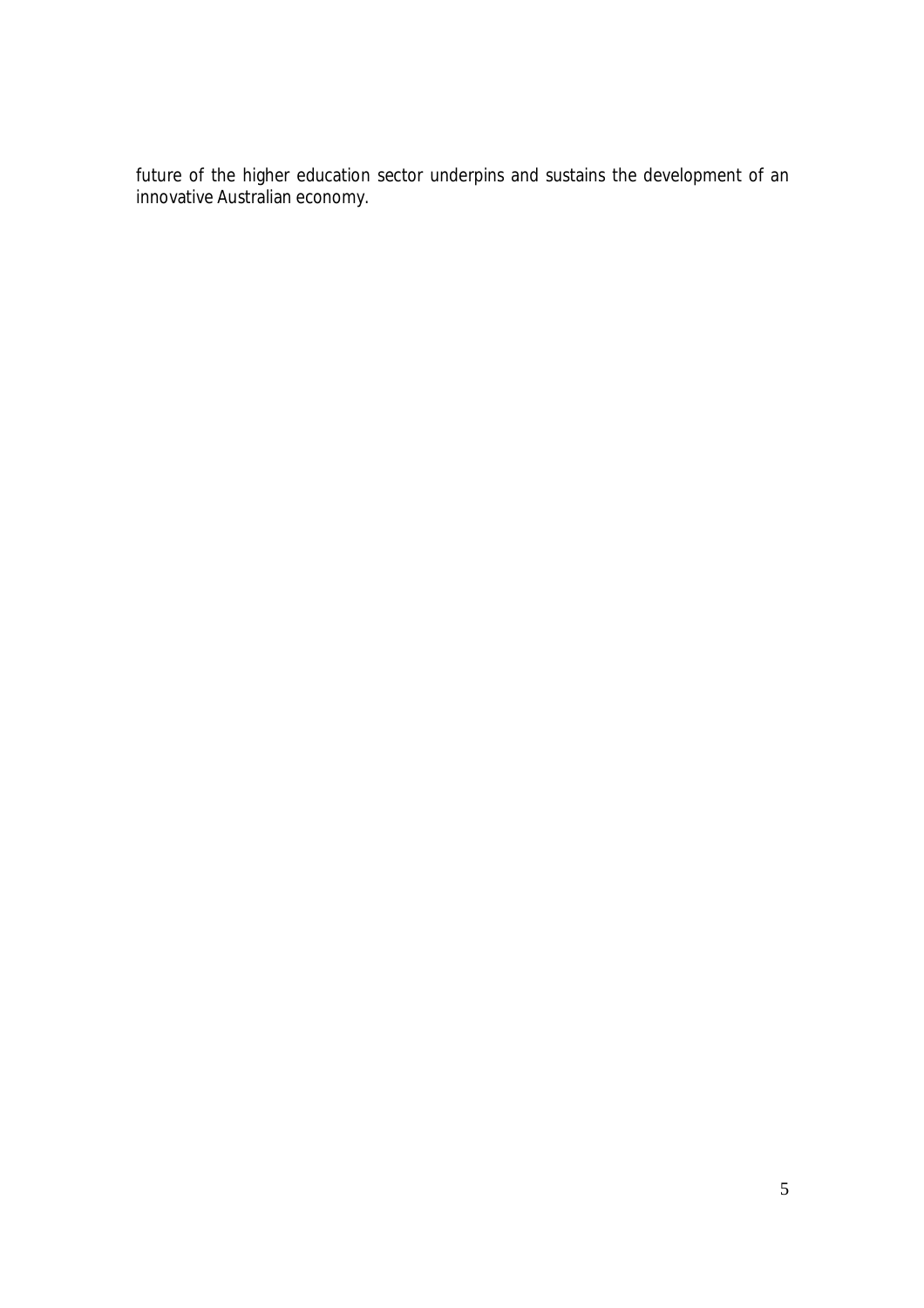# **4. The role of AUQA in building a sustainable Australian Quality Assurance System**

This section considers the role and contribution of AUQA in the Australian quality assurance framework.

Central to the rationale for the establishment of AUQA was the concern by the Australian government in the late 1990's that Australia needed some national quality agency to externally validate higher education quality assurance processes and signal to other countries that rigorous quality assurance processes are in place.

"Our major competitors have external quality assurance mechanisms and countries in our largest markets look to Government verification of quality standards. … there is no external review of the quality assurance processes … we need a system that … signals to the community and the rest of the world that the quality of the higher education system is assured through a rigorous external audit of university quality assurance processes. … Review teams will be appointed by the Agency to focus on the appropriateness of quality assurance and improvement plans in relation to institutional contexts and missions ... "<sup>13</sup> (Kemp, 1999)

Consequently,

AUQA was established to be the principal national quality assurance agency in higher education, with responsibility for quality audits of higher education institutions and accreditation authorities, reporting on performance and outcomes, assisting in quality enhancement, advising on quality assurance; and liaising internationally with quality agencies in other jurisdictions, for the benefit of Australian higher education.<sup>14</sup>

A recent review of AUQA resulted in a further refinement of AUQA's objectives:

- 1. Arrange and manage a system of periodic audits of:
	- the quality of the academic activities, including attainment of standards of performance and outcomes of Australian universities and other higher education institutions;
	- the quality assurance arrangements intended to maintain and elevate that quality;
	- compliance with criteria set out in the National Protocols for Higher Education Approval Processes;

and monitor, review, analyse and provide public reports on the quality of outcomes in Australian universities and higher education institutions.

2. Arrange and manage a system of periodic audits of the quality assurance processes, procedures, and outcomes of State, Territory and Commonwealth higher education accreditation authorities including their impact on the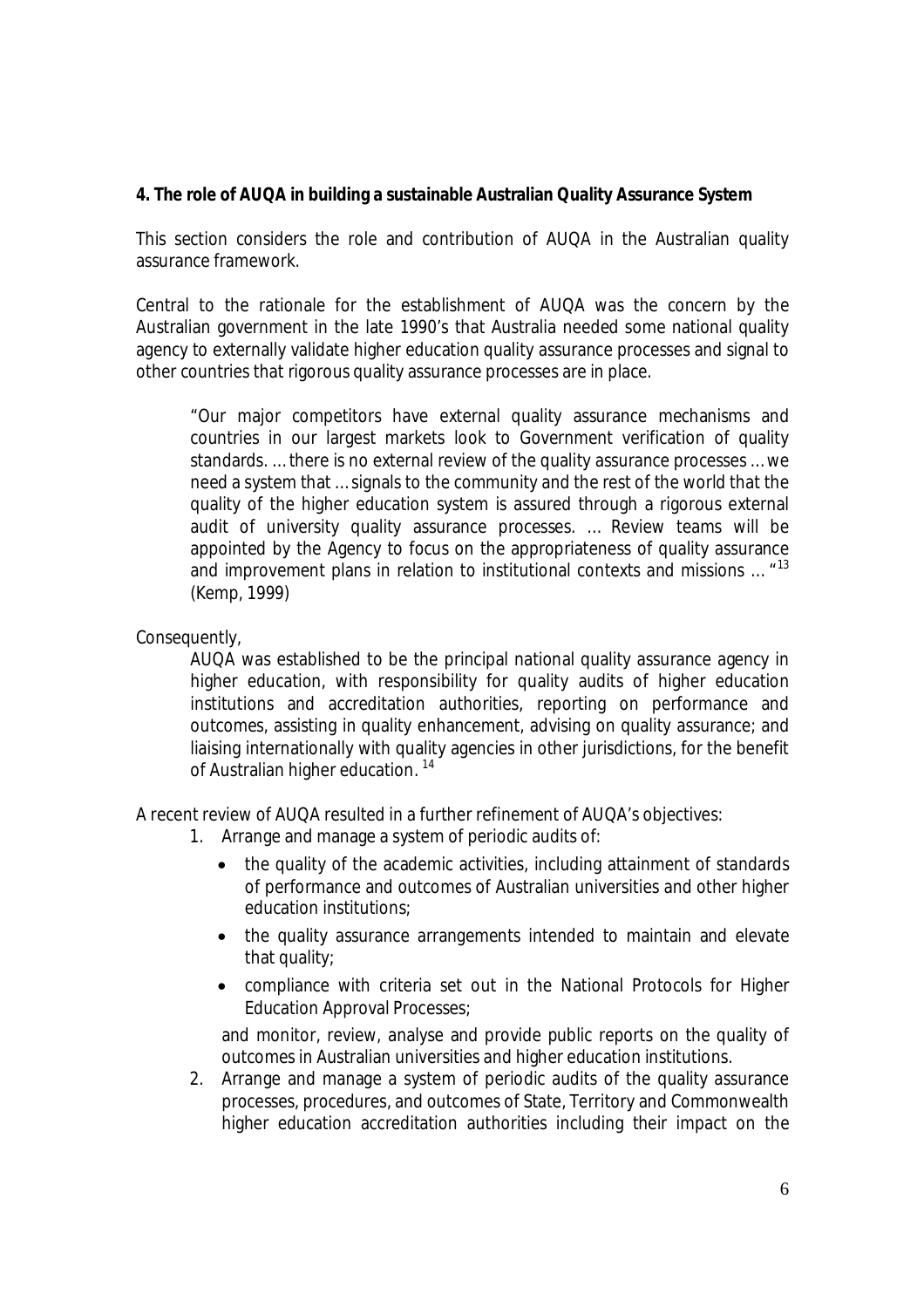quality of higher education programs; and monitor, review, analyse and report on the outcomes of those audits.

- 3. Publicly report periodically on matters relating to quality assurance, including the relative standards and outcomes of the Australian higher education system and its institutions, its processes and its international standing, and the impact of the National Protocols for Higher Education Approval Processes on Australian Higher Education, using information available to AUQA from its audits and other activities carried out under these Objectives, and from other sources.
- 4. Develop partnerships with other quality agencies in relation to matters directly relating to quality assurance and audit, to facilitate efficient crossborder quality assurance processes and the international transfer of knowledge about those processes.<sup>15</sup>

AUQA built on good practice from around the world to create a customised quality assurance system. The core of AUQA's approach to institutional audits is a documented institutional self-review followed by an independent external validation and report. AUQA's audits focus on fitness-for-purpose, compliance with the institution's own objectives, adherence to a quality system of approach (planning), deployment (implementation), results and improvement.<sup>16</sup>

During the period 2002-2007 all Australian universities, some self-accrediting institutions and all state/territory accrediting agencies were audited during what is now referred to as Cycle 1 audits of institutions and agencies.<sup>17</sup>

Characteristic features of AUQA's approach currently includes:

- A peer review process.
- A five-member audit panel comprising two senior academics from Australia's higher education sector, an overseas member from a university, one panel member from outside academia to include another perspective and an Audit Director with specific QA expertise from AUQA.
- Visits and an interview program at the institution's main campuses in Australia.
- Visits to and interviews at overseas campuses and partnerships in transnational education.
- Publication of audit reports and subsequent reports of progress in addressing the findings.

Good practices incorporated into the audit approach include:

• international members of audit panels. This brings an international perspective to the audit judgements, and shows the willingness of Australia to open its institutions and their quality systems to international scrutiny;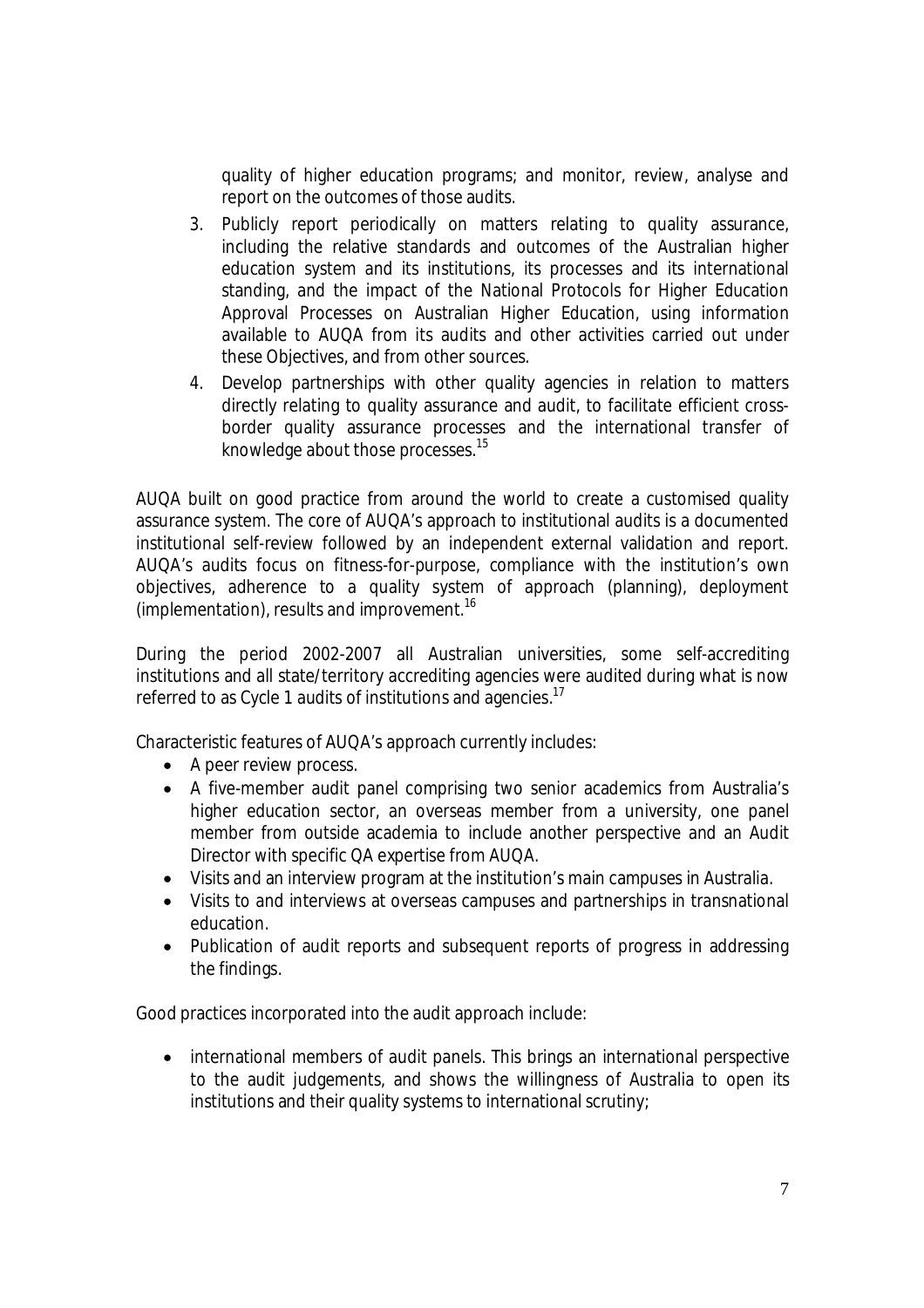- audit panel members from outside academia. This brings another perspective, and openness to another group of stakeholders;
- a senior AUQA staff member is a member of each panel. This brings specific QA expertise and aids inter-panel consistency;
- two-day training of on-shore auditors and half-day briefing of overseas auditors;
- visits to overseas campuses and partnerships, and to domestic partnerships, as part of each audit;
- close liaison with overseas quality agencies to ensure that all the auditee's operations are subject to external scrutiny, but without conflicting requirements and with minimal duplication;
- 'affirmations', in addition to commendations and recommendations, in AUQA audit reports to recognise matters already discovered by the auditee in its own self-review;
- detailed feedback from auditees after each audit; and
- publication of audit reports and subsequent reports of the auditees' progress in addressing the affirmations and other recommendations in audit reports.

The second round of university audits, or Cycle 2 audits, commenced in 2008 and represents a more focused approach to audits of institutions. The audit is based on two broad topics or themes, such as internationalization, the student experience, research and research training, workforce planning for teaching and research. A particular emphasis of Cycle 2 audits is consideration of institutional transnational (or offshore) education activities, such as operating a campus at overseas locations or providing an Australian degree through collaboration with a university in another country.

While AUQA's core task is conducting institutional quality audits, it is also expected that it will do much more. Consequently, for example, it introduced an online database of good practices in quality assurance in higher education, and convenes an annual quality conference and produces its own series of publications in the quality assurance area.

### *External Review of AUQA*

In 2005, AUQA commissioned an external independent review of its activities, with senior national and international figures on the panel to conduct the review. The Panel produced a positive report on AUQA's performance, its relation to the sector, its achievement of its objectives and vision, and its alignment with INQAAHE's<sup>18</sup> internationally-recognised and widely-used *Guidelines of Good Practice for QA Agencies*.

"The Review Panel considered that AUQA has established a robust quality audit system that is rigorous and generally well-respected. In addition, the Panel considered that AUQA has established detailed and effective procedures for audit that include auditor appointment and training, extensive and thorough investigation, and consistent implementation. In addition, the Review Panel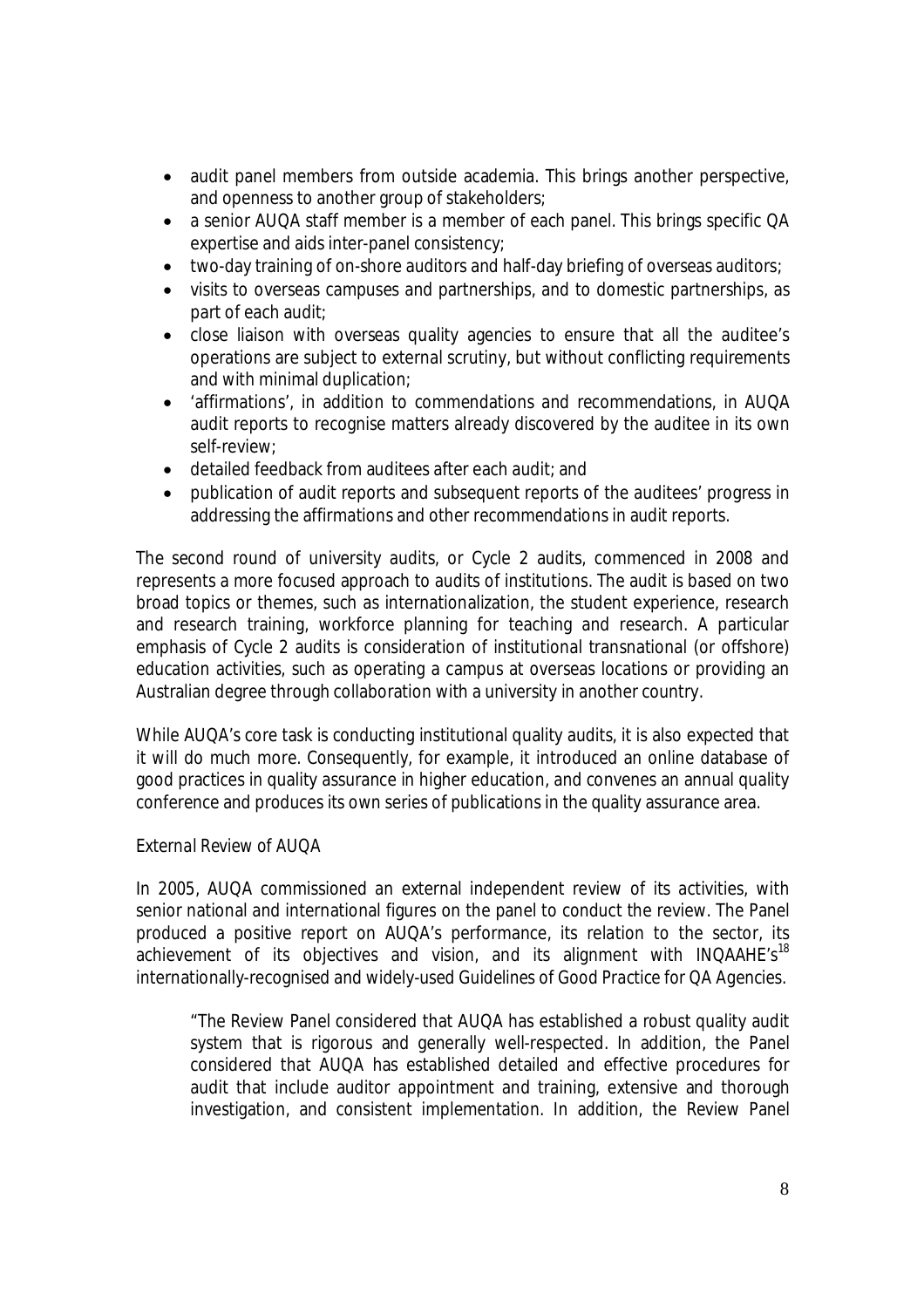acknowledged that AUQA has successfully delivered a demanding audit schedule since its establishment."<sup>19</sup>

Supporting the Review's further finding that "There was general acceptance across the higher education sector that AUQA's audits were fair and accurate and that there was reasonable acceptance of the quality of AUQA's judgements" (ibid) has been positive feedback on their respective Cycle 1 audits from more than three quarters of vicechancellors.

### *International benchmarking of external quality assurance agencies<sup>20</sup>*

In 2006, a benchmarking project was conducted between AUQA, ACQUIN (*Accreditation, Certification and Quality Assurance Institute*, Germany), and HETAC (*Higher Education and Training Awards Council*, Ireland). Each of these agencies had recently undergone a self-review and external evaluation, which provided the basis for the benchmarking relative to internationally accepted standards.

The three agencies found the exercise very useful in further reflecting on their core activities as quality bodies. While there were significant national contextual differences, they found that,

They share similar values and have developed similar mission statements and therefore, not surprisingly, the elements of the quality review processes, practices, and methodologies they all employ are similar. For example, all three EQAs [external quality agencies] have adopted a self-assessment led review process, followed by an expert peer review process to validate the results of the self-assessment. (p24)

One key question that the report addresses is whether these activities are good practice, and whether they actually have an impact, for example, on the student experience and outcomes.

### **5. Current Challenges facing AUQA**

While many of the old challenges remain and as the national higher education quality system matures new sets of challenges emerge such as

 **producing robust evidence that an external quality agency adds value to the sector.** There is a continuing need to demonstrate the benefits of a national quality agency. AUQA has to continue to justify its existence to a range of stakeholders: governments who would like to cut costs; a minority of universities – some of whom would prefer less external auditing and inspection; other institutions who find it burdensome to have to submit to accreditation at program and institutional level and to external quality audit.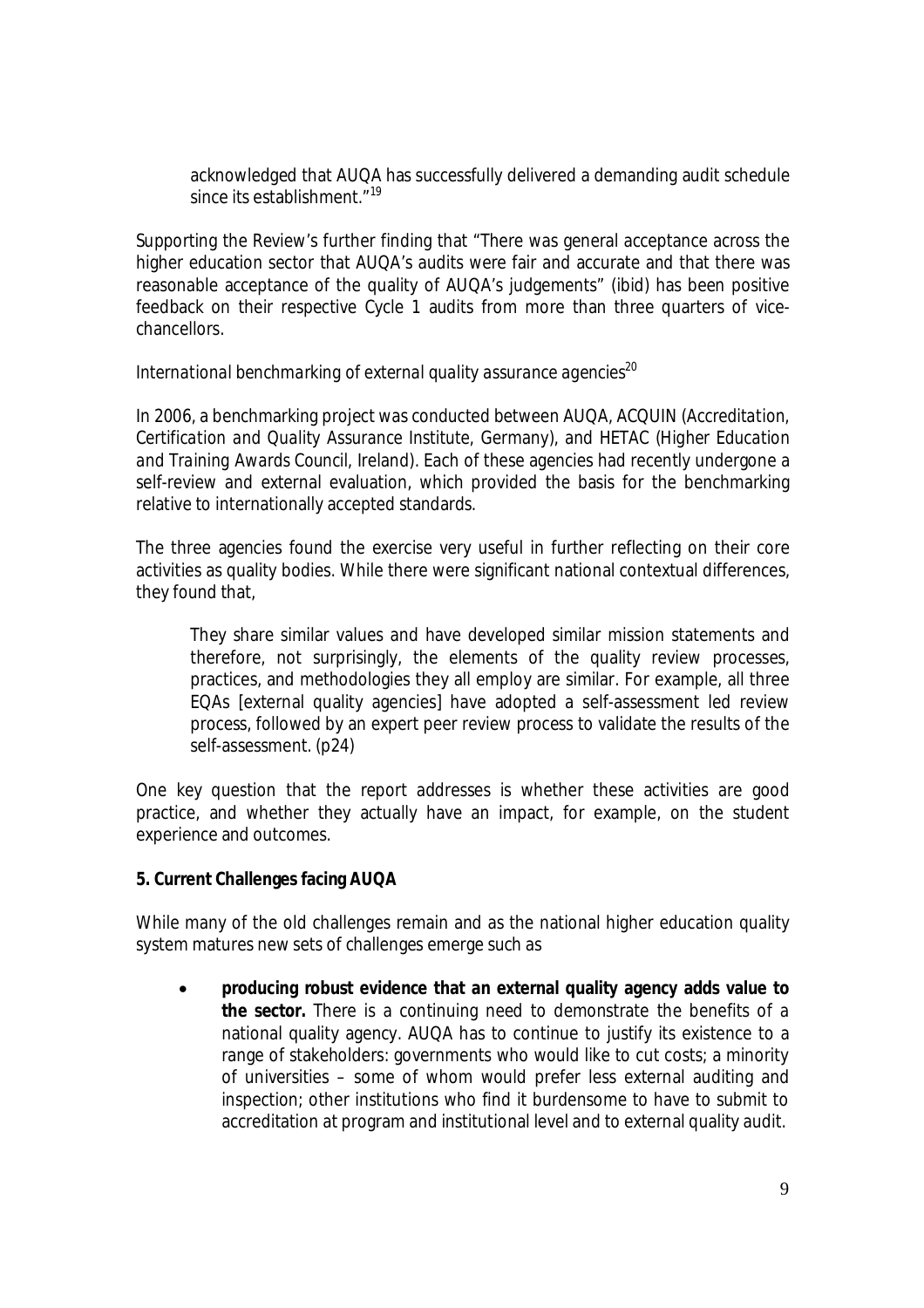- **finding a balance between a** *light* **or** *heavy* **touch**. External quality audit and accreditation is a heavy burden on some institutions. The activities of institutional accreditation, program accreditation and quality audit create onerous quality assurance requirements on some higher education providers particularly those smaller higher education providers with limited resources and infrastructure.
- **Managing auditing processes and outcomes**: AUQA has been criticised for looking too much at processes. Any relevant quality assurance audit is focused on both processes and outcomes, and AUQA continues to educate the higher education sector, that this is the basis of any quality assurance audits undertaken. Further, AUQA's "fitness for purpose" approach to audit ensures that providers are assessed against the processes and outcomes within their own institutions.
- **Developing Academic standards**. Whilst still at a relatively early stage of development, AUQA created steps for the investigation of standards at the start of the first audit cycle, and has used this impetus to investigate standards in depth in a selection of higher education providers. Debates and discussions regarding academic standards continue as thinking evolves, and this is currently proving a fertile ground for the further future development of developing and assessing academic standards.
- **Review of higher education**. Australia is still grappling with the consequences of the massification of higher education over the last 20 years. Periodically there is talk about how to work towards world class universities in Australia, the need to differentiate universities from the onesize-fits-all. There have been several major reviews of Australian higher education during the last 15 years with varied and modest success of implementation. The most recent review (the Bradley Review) commenced with a discussion paper in June this year and a planned report before the end of 2008.
- **Experience of international students in Australia**: International students comprise a major component of the Australian student cohort. AUQA is mindful of the need to ensure that this student group is accessing a quality education both onshore and offshore. This will continue to be a challenge to the agency. Some of the key issues include comparability of academic awards by the same institution offered in Australia and also overseas through offshore partners or at offshore campuses; maintaining a typical Australian education experience for international students; maintaining a diversity in the student population that enhances the students' experience.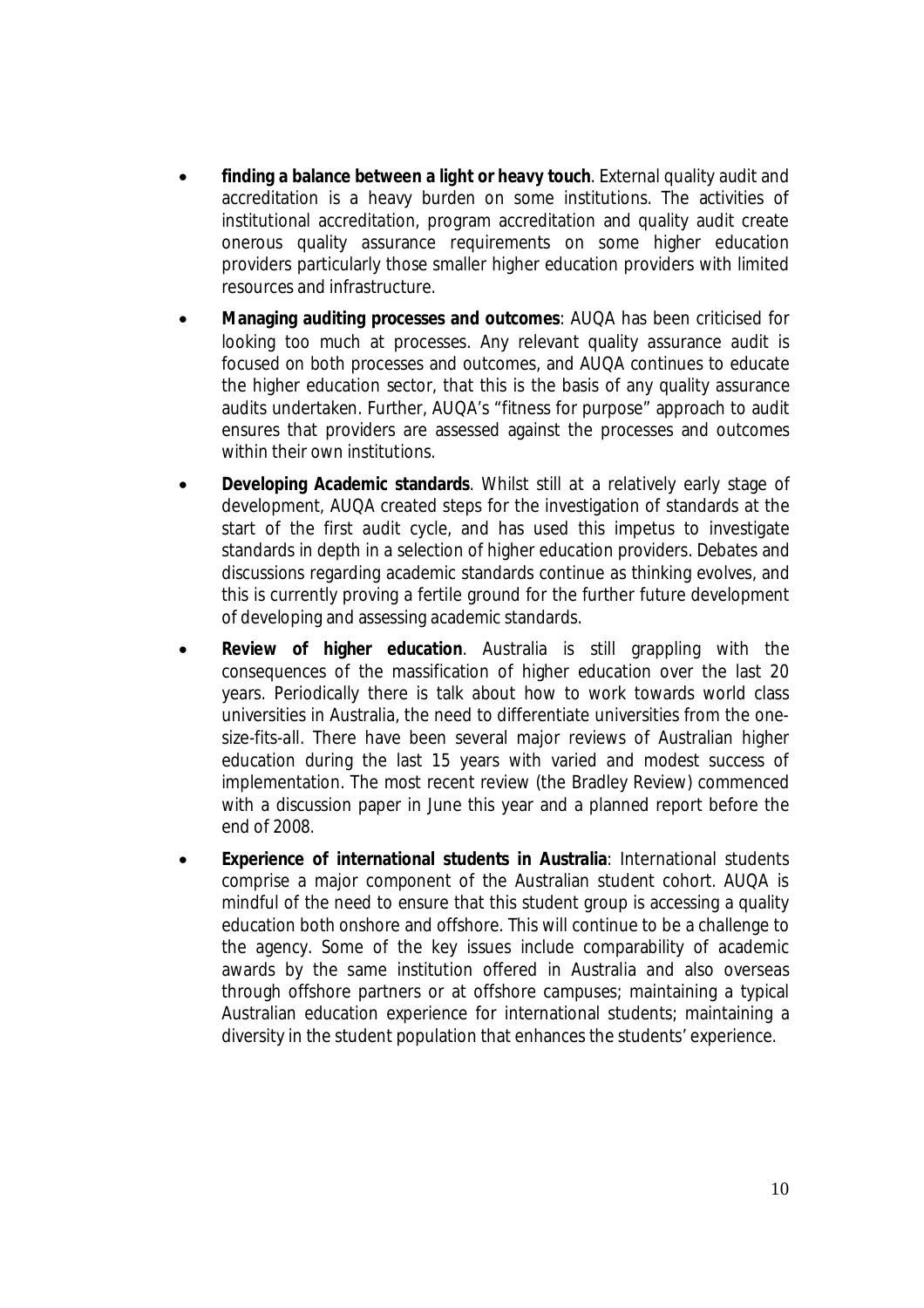### **6. Conclusion**

Throughout the OECD, quality assurance and QA agencies are critical to the development of mass systems of higher education, and reinforce performance and accountability as key indicators of the success of any higher education system. The increasing mobility of students, graduates and academic staff within a globalised higher education system make it imperative to consider models of approaches to QA from different regions of the globe. This paper outlines the major components of the Australian QA system for higher education and identifies some of the current challenges that Australia's principal national quality agency is facing as it continues to develop and evolve.

#### **7. References**

- AUQA (2008), 'The Australian quality assurance system for higher education', Australian Universities Quality Agency, June
- Australian Government (2008), 'Review of Australian higher education: Discussion paper', Australian Government, June
- Bateman, A. & Giles, P. (2006), 'Review of the Australian Universities Quality Agency: Final Report', Bateman & Giles P/l, Melbourne, May
- James, R., McInnis, C. & Devlin, M. (2002), Options for a national process to articulate and monitor academic standards across Australian universities, Submission to the Higher Education Review 2002, http://www.dest.gov.au/crossroads/sub.htm
- James, R. (2003), 'Academic standards and the assessment of student learning: Some current issues in Australian higher education", Tertiary Education & Management, 9,3, pp187-198
- Kemp, D. (1999), 'Quality assured', Australian Government, December
- Woodhouse, D. (2006), 'The Role of Quality Assurance Agencies in Higher Education in the 21st Century', Keynote address to 1st International Conference on Assessing Quality in Higher Education, Lahore, 11-13 December

Endnotes:

 1 http://www.australia.gov.au/Statistics.html

 $<sup>2</sup>$  Ibid.</sup>

<sup>&</sup>lt;sup>3</sup>http://www.goingtouni.gov.au/Main/CoursesAndProviders/ProvidersAndCourses/HigherEducationInAust ralia/Default.htm

<sup>4</sup> http://www.aqf.edu.au/aboutaqf.htm#changes

<sup>5</sup> http://www.mceetya.edu.au/mceetya/

<sup>6</sup> http://www.dest.gov.au/sectors/higher\_education/policy\_issues\_reviews/key\_issues/MCEETYAS/

<sup>&</sup>lt;sup>7</sup> http://www.aqf.edu.au/

<sup>&</sup>lt;sup>8</sup> Hare, J 'AQF muscles up for reform with Dawkins at the helm', Campus Review Vol 18, No. 21, p5 (27 May 2008)

<sup>9</sup> http://www.dest.gov.au/sectors/higher\_education/

<sup>&</sup>lt;sup>10</sup> For further details see

http://www.dest.gov.au/sectors/higher\_education/policy\_issues\_reviews/key\_issues/institution\_assessm ent\_framework.htm